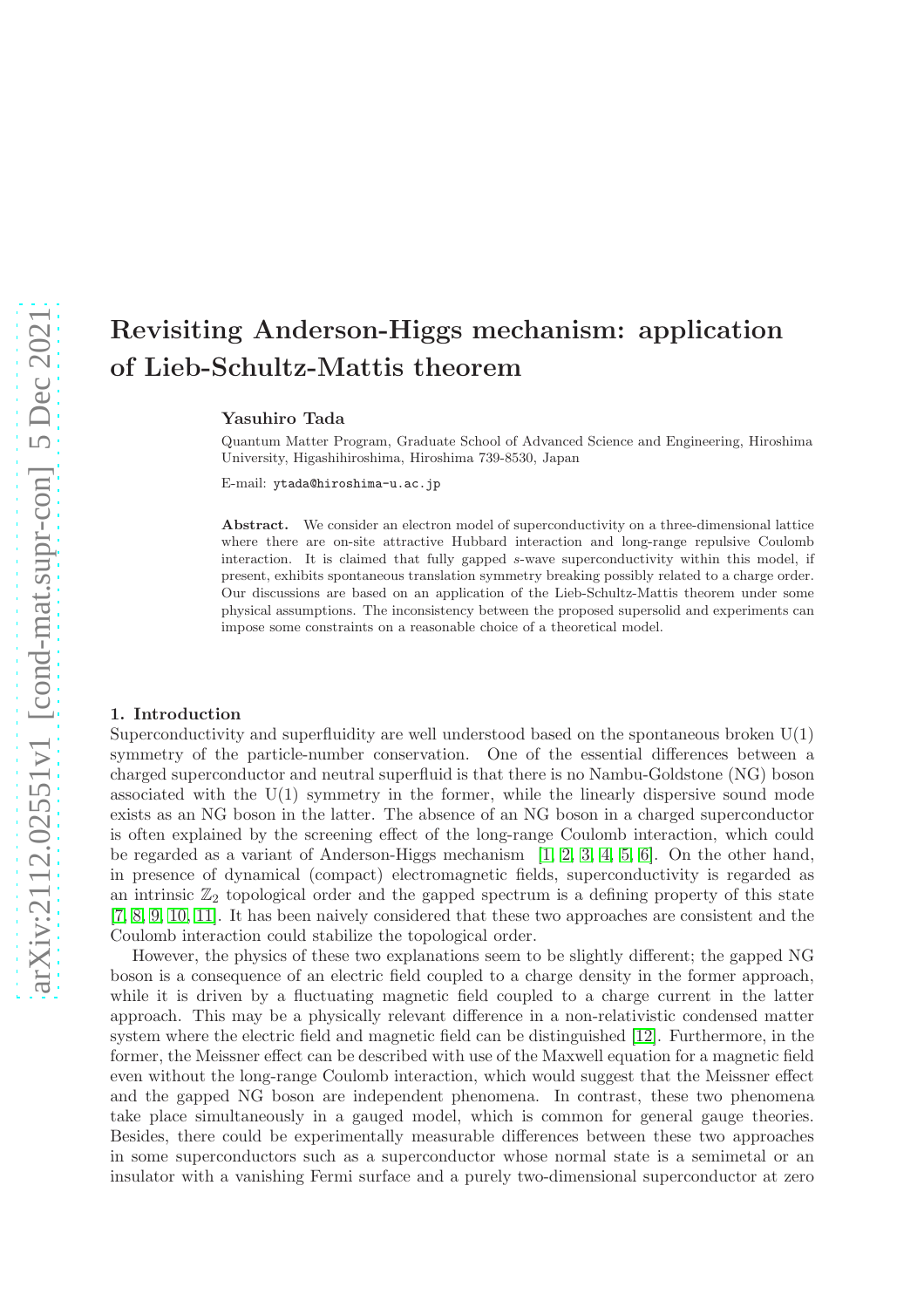temperature. In such a superconductor, screening effects may be too weak to gap out the NG boson in the charge screening approach, while a gapped spectrum will be by definition robust in a gauged model.

In this study, we revisit this subtle problem based on the Lieb-Schultz-Mattis theorem for low energy spectra and ground state degeneracy (GSD) for general quantum many-body systems [\[13,](#page-5-4) [14\]](#page-5-5). We argue that a conventional s-wave superconductor described by an attractive Hubbard model with a long-range Coulomb interaction has  $\text{GSD} \geq q$  when the particle filling per unit cell is fractional  $\rho = p/q$  with coprime integers p, q. The ground states exhibit translation symmetry breaking possibly corresponding to a charge-density-wave formation with period  $q$ , and consequently, the superconducting state will be a supersolid. The inconsistency between the proposed supersolid and experiments can impose some constraints on a reasonable choice of a theoretical model.

## 2. Possible supersolid in electron model of superconductivity

.

The aim of this study is to investigate possible outcomes of a reasonable model of superconductivity based on the well established experimental fact that an s-wave superconductor is fully gapped. This in turn can impose some constraints on a model choice. For this purpose, we consider the following Hamiltonian defined on a cubic lattice of a linear size L with the periodic boundary condition,

<span id="page-1-0"></span>
$$
H = -\sum_{\langle ij \rangle \sigma} t c_{i\sigma}^{\dagger} c_{j\sigma} - U \sum_{i} n_{i\uparrow} n_{i\downarrow} + \frac{1}{2} \sum_{i \neq j} V_{ij} (n_i - \rho) (n_j - \rho), \tag{1}
$$

where  $\langle ij \rangle$  is a pair of nearest neighbor sites and  $\sigma = \uparrow, \downarrow$  is the spin index.  $c_{i\sigma}$  is an annihilation operator of an electron at site i and spin  $\sigma$ , and  $n_{i\sigma} = c_{i\sigma}^{\dagger} c_{i\sigma}$ ,  $n_i = \sum_{\sigma} n_{i\sigma}$ . The second term is an attractive interaction arising from e.g. phonons, and the third term is the repulsive Coulomb interaction on a lattice,  $V_{ij} = V/|i-j|$  for  $i \neq j$ . (More precisely, the attractive term should be regarded as a sum of a phonon mediated interaction and on-site repulsive Coulomb interaction.) The charge density is measured from the average density  $\rho = p/q$  per unit cell with coprime integers p, q. The total number of electrons is  $N = \rho L^d$  with  $d = 3$  in the present model. Equation [\(1\)](#page-1-0) is considered to be one of the simplest models for charged superconductivity and one can generalize the discussions to more complex systems with local orbitals on other lattices. Note that although our argument is applicable also to a two-dimensional system, we focus on three-dimensional cases which are more non-trivial since a plasmon is not gapped for a normal state in pure two dimensions and screening effects are expected to be similarly weak in a purely two-dimensional superconductor at zero temperature [\[15\]](#page-5-6). We simply assume that eigenvalues of the Hamiltonian are extensive and the system has a well-defined thermodynamic limit. Throughout our discussion, we focus on zero temperature, and strictly keep the  $U(1)$ particle-number conservation since we consider an isolated superconductor. In this framework, the U(1) symmetry is not broken although there can be a corresponding long-range order due to the attractive interaction  $U$ , and the ground state is a Schrödinger's cat state in terms of the global  $U(1)$  phase of the Cooper pair order parameter [\[16,](#page-5-7) [17,](#page-5-8) [18\]](#page-5-9). Any gauge invariant quantity can be correctly evaluated within this fixed particle-number description, and differences are seen only for gauge dependent quantities such as the order parameter which is not an observable.

In absence of the Coulomb interaction  $(U \neq 0, V = 0)$ , Eq. [\(1\)](#page-1-0) is reduced to the well-known attractive Hubbard model, and the corresponding ground state is expected to be a spatially uniform s-wave superfluid [\[19,](#page-5-10) [20,](#page-5-11) [21,](#page-5-12) [22,](#page-5-13) [23,](#page-5-14) [24\]](#page-5-15). On the other hand, when  $U = 0, V \neq 0$ , the system would be either metallic or charge ordered as seen in the previous studies of extended Hubbard models [\[20,](#page-5-11) [25,](#page-5-16) [26,](#page-5-17) [27\]](#page-5-18). Naively, one would expect that superconductivity and a charge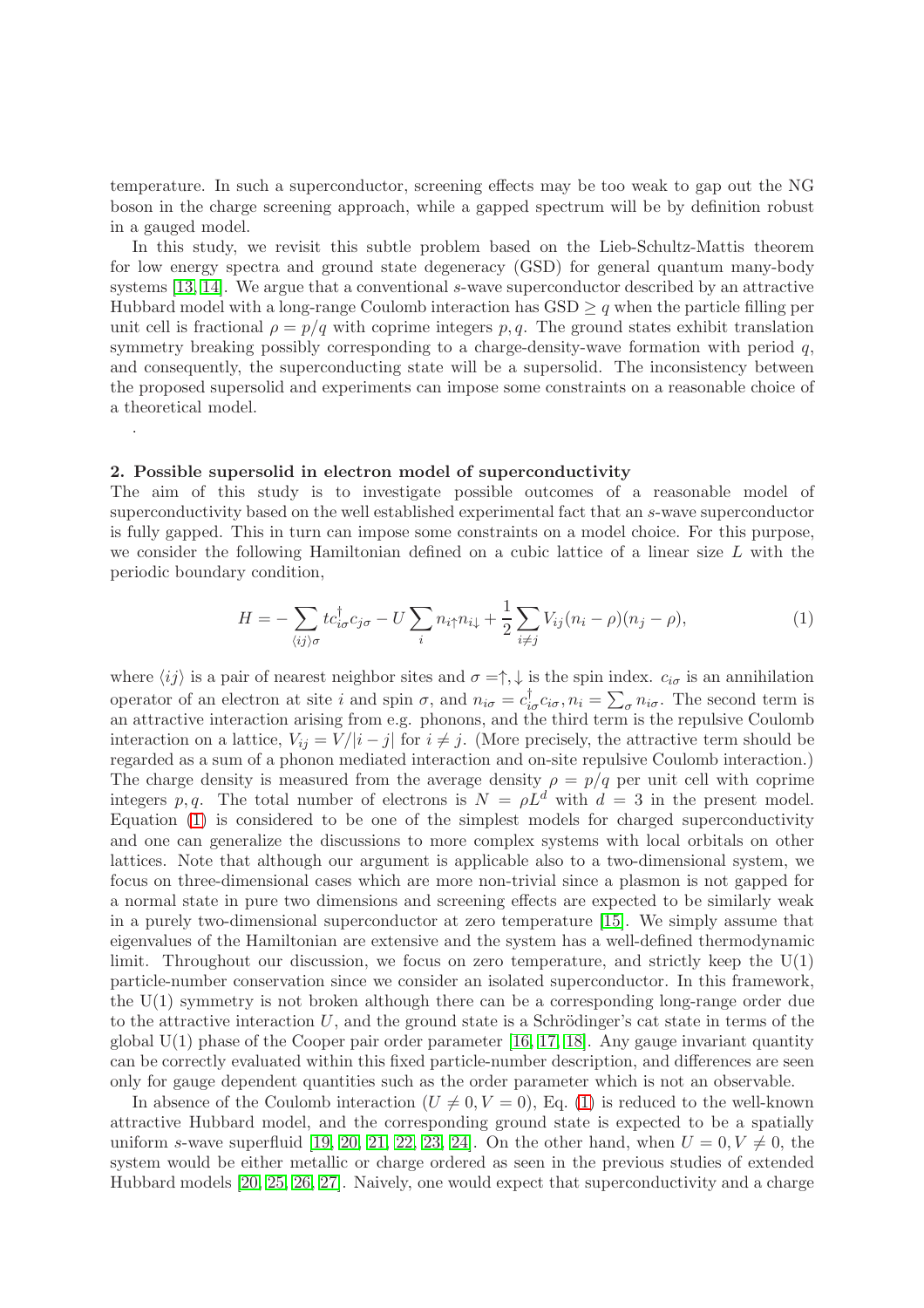order can coexist to form a supersolid state at some parameter region with both non-zero  $U, V$ . For example, in the strong coupling limit  $(t \ll U \text{ and } V \neq 0)$ , ground states for  $\rho = 2/3$  would be

<span id="page-2-0"></span>
$$
|\tilde{\Psi}_0\rangle = |\cdots, \uparrow\downarrow, 0, 0, \uparrow\downarrow, 0, 0, \cdots\rangle + \text{(corrections)},
$$
  

$$
|\tilde{\Psi}_1\rangle = |\cdots, 0, \uparrow\downarrow, 0, 0, \uparrow\downarrow, 0, \cdots\rangle + \text{(corrections)},
$$
  

$$
|\tilde{\Psi}_2\rangle = |\cdots, 0, 0, \uparrow\downarrow, 0, 0, \uparrow\downarrow, \cdots\rangle + \text{(corrections)},
$$
  
(2)

where they are related by the translation operator as  $\mathcal{T}_x | \tilde{\Psi}_0 \rangle = | \tilde{\Psi}_1 \rangle$ ,  $\mathcal{T}_x | \tilde{\Psi}_1 \rangle = | \tilde{\Psi}_2 \rangle$ , and  $\mathcal{T}_x|\tilde{\Psi}_2\rangle = |\tilde{\Psi}_0\rangle$ . In this case, the on-site  $\uparrow \downarrow$  Cooper pair is regarded as a boson which has an effective hopping  $\sim t^2/U$  in the second order perturbation when  $U \gg t$ , and a supersolid of the effective bosons could be stabilized by the interaction  $V$  [\[28,](#page-5-19) [29,](#page-5-20) [30\]](#page-5-21). This is a strong coupling picture for  $U \gg t$  corresponding to a BEC regime. Although basic structures of these candidate ground states are reasonable, it is highly non-trivial whether or not the true ground states can indeed exhibit both superconductivity and a charge order simultaneously in some parameter region especially for small  $U$  corresponding to a BCS regime. For example, it would be possible that a superfluidity driven by  $U$  and a charge order stabilized by  $V$  are separated by a phase transition and there is no coexisting region.

Here, we do not directly examine existence or absence of a superconducting state in our model with both non-zero  $U, V$ , but instead we introduce some physical assumptions which are necessary to describe desired properties of superconductivity. We first focus on low energy states in the attractive Hubbard model at  $V = 0$  and later take the Coulomb interaction into account. Now we simply assume that there is a long-range order of the spin-singlet Cooper pairing in the ground state of the attractive Hubbard model,  $\langle \Psi_0 | \mathcal{O}^{\dagger} \mathcal{O} | \Psi_0 \rangle \sim (L^d)^2$ . The bulk order parameter is defined as  $\mathcal{O} = \sum_i c_i \cdot c_i$ . In this case, single-particle fermion excitations and spin excitations will be gapped and thus it is natural to assume that there are only two kinds of low energy states in the N-particle Hilbert space  $\mathcal{H}_N$ , namely, the ground state  $|\Psi_0\rangle$  and states with NG excitations. It is known that the NG boson is related with collective particle density excitations, where the variational states (up to normalization)

$$
|\Phi_k\rangle = N_k |\Psi_0\rangle, \qquad N_k = \sum_j n_j e^{ikr_j}
$$
 (3)

are good approximations of the exact excited states [\[5\]](#page-4-4). According to the NG theorem, the variational energy of these states are  $\simeq$  Const  $\cdot k \sim L^{-1}$  measured from the ground state energy  $E_0$ . It is important to remark that there are other low energy states associated with the U(1) symmetry breaking if one extends the Hilbert space to include different particle-number sectors [\[16,](#page-5-7) [17,](#page-5-8) [18\]](#page-5-9). In this case, the entire Hilbert space is  $\mathcal{H} = \bigoplus_{N=0}^{2L^d} \mathcal{H}_N$  and the tower of states has energies  $\sim L^{-d}$  measured from  $E_0$ . The tower of states is well approximated by the variational states  $\mathcal{O}^m |\Psi_0\rangle$  and  $(\mathcal{O}^{\dagger})^m |\Psi_0\rangle$  up to normalization. However, these states belong to  $\mathcal{H}_{N-2m}$  and  $\mathcal{H}_{N+2m}$  respectively, but not to  $\mathcal{H}_N$  which contains  $|\Psi_0\rangle$ . As mentioned before, these states are not relevant in the present study for an isolated superconductor with the particle-number conservation law.

Next, we consider the full Hamiltonian with both non-zero  $U, V$  under the assumption that the system is superconducting [\[31\]](#page-5-22). To have a constraint on possible low energy spectrum and GSD, we use the Lieb-Schultz-Mattis theorem for a long-range interacting system recently proved by the author [\[13,](#page-5-4) [14\]](#page-5-5). For the proof of the theorem, variational low energy states  $|\Psi_1\rangle, \cdots, |\Psi_{q-1}\rangle$ are constructed with use of translation symmetry and  $U(1)$  symmetry, and these states including  $|\Psi_0\rangle$  are distinct each other when the filling per unit cell  $\rho = p/q$  is fractional. The existence of such states implies that only the following two possibilities are allowed in the present model.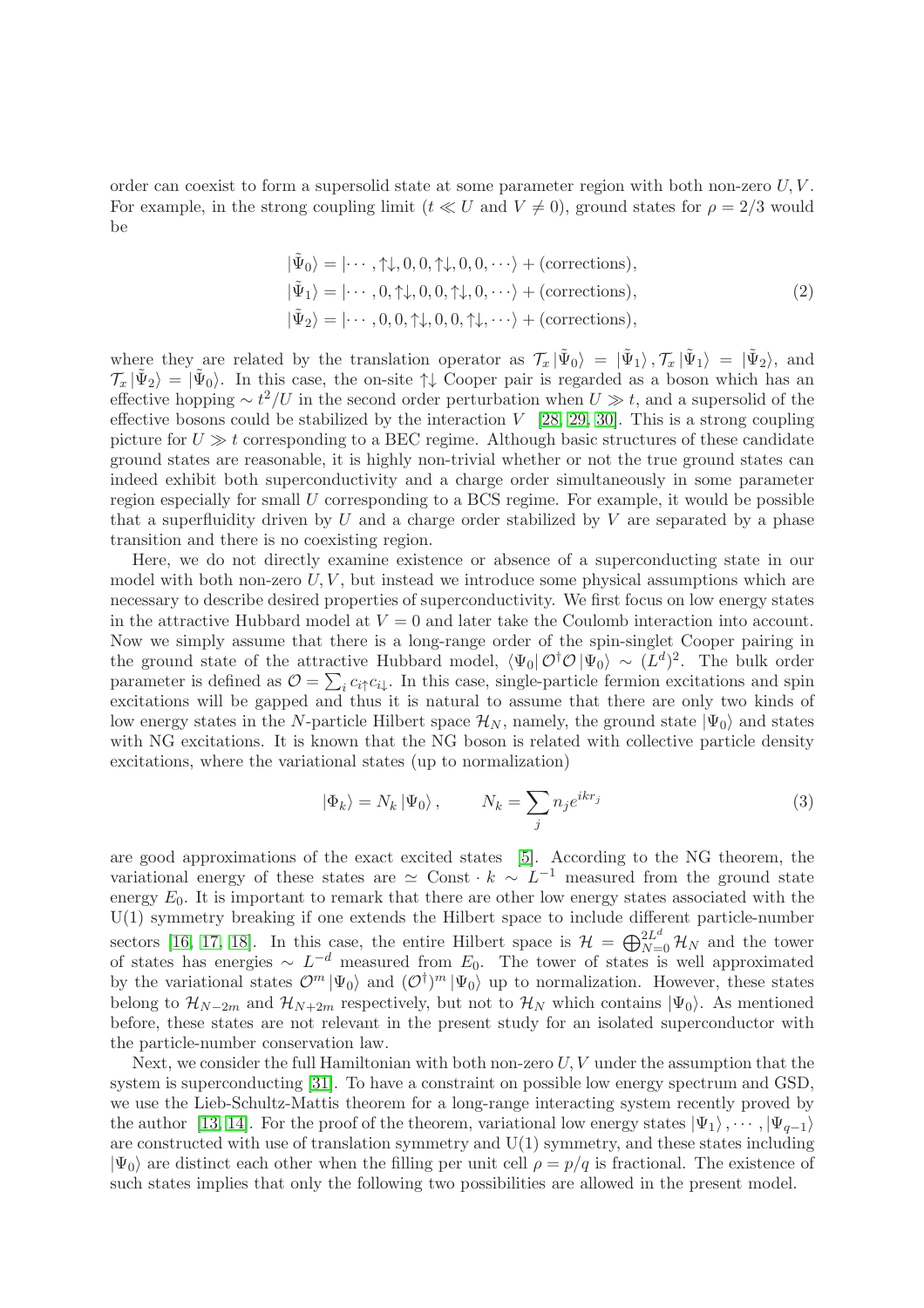- (i) There are gapless excitations above the ground state(s).
- (ii) There is a gap between the ground state sector and excited states, and the ground state sector has  $GSD > q$ .

This is a non-perturbative statement which is valid for any parameters, but we cannot fully identify which one will be the case in the present system. However, as was discussed in the introduction, the long-range Coulomb interaction can lead to the screening effect and the NG boson will be gapped out. Therefore, there are no low energy excited states in  $\mathcal{H}_N$  above the ground states, and the first possibility (existence of gapless excitations) is excluded. The remaining possibility is that there are at least  $q$ -hold degenerate ground states with a gap above them. We stress that the system cannot be a simple uniform  $\mathbb{Z}_2$  topologically ordered state, because GSD  $\geq q$  is filling dependent and is clearly distinguished from the  $\mathbb{Z}_2$  topological degeneracy which depends only on the global topology of the underlying manifold on which the Hamiltonian is defined. Besides, these degenerate ground states are different from the tower of states since the former belong to  $\mathcal{H}_N$ . The remaining resolution is that they are related to translation symmetry breaking [\[32,](#page-5-23) [33\]](#page-5-24). Indeed, each ground state is essentially an eigenstate of the translation operator,  $\mathcal{T}_x|\Psi_n\rangle = e^{i\tilde{P}_n}|\Psi_n\rangle$  with  $P_n = 2\pi n/q$ , and one can construct physical ground states (up to normalization) from these cat states [\[33\]](#page-5-24),

$$
|\tilde{\Psi}_n\rangle = \sum_{n'=0}^{q-1} e^{iP_n n'} |\Psi_{n'}\rangle.
$$
 (4)

Then, the translation symmetry is spontaneously broken in the physical ground states and they are related each other as  $\mathcal{T}_x | \tilde{\Psi}_n \rangle = |\tilde{\Psi}_{n+1}\rangle$  (mod q) just like the naive guess Eq. [\(2\)](#page-2-0). From the previous studies for extended Hubbard models [\[25,](#page-5-16) [26,](#page-5-17) [27\]](#page-5-18), it is reasonable to suppose that the translation symmetry breaking in the present Hamiltonian is related to a charge-density-wave order, although other non-uniform states such as a Fulde-Ferrell-Larkin-Ovchinnikov state are not completely excluded. To summarize, the resulting states are superconducting and break translation symmetry simultaneously possibly corresponding to a charge order. This means that if the Hamiltonian Eq. [\(1\)](#page-1-0) can describe the desired properties of superconductivity as we have assumed, the outcome is that the ground state is generally a supersolid. We stress that our argument is based on the non-perturbative Lieb-Schultz-Mattis theorem, and thus the statement holds for any parameters as long as the assumptions are met. Note that if the two approaches for the gapped NG boson based on the screening effect and gauge fluctuations respectively are consistent as mentioned in the introduction, the supersolid state will also be simultaneously a  $\mathbb{Z}_2$  topologically ordered state.

### 3. Discussion and summary

In the previous section, we have shown that a system described by the electron Hamiltonian with both a local attractive interaction and long-range Coulomb interaction will exhibit a supersolid state. Our argument is non-perturbative and general, although it is just qualitative and magnitude of a charge order could be tiny in a realistic parameter region. Although we have introduced several assumptions  $(U(1)$  long-range order, no gapless excitations other than the NG boson at  $V = 0$ , and gapping NG boson by the Coulomb interaction) so that the argument goes step by step, they are combined into simpler assumptions that the Hamiltonian Eq. [\(1\)](#page-1-0) can describe superconductivity and has a gapped spectrum [\[34\]](#page-5-25). Of course, from a purely theoretical point of view, these assumptions are non-trivial and should be examined, but a breakdown of the assumptions implies that the chosen model is not appropriate for superconductivity. Our proposal of a supersolid state sharply contradict many existing experiments, although there are some superconductors with charge orders. In this view point, our result implies that the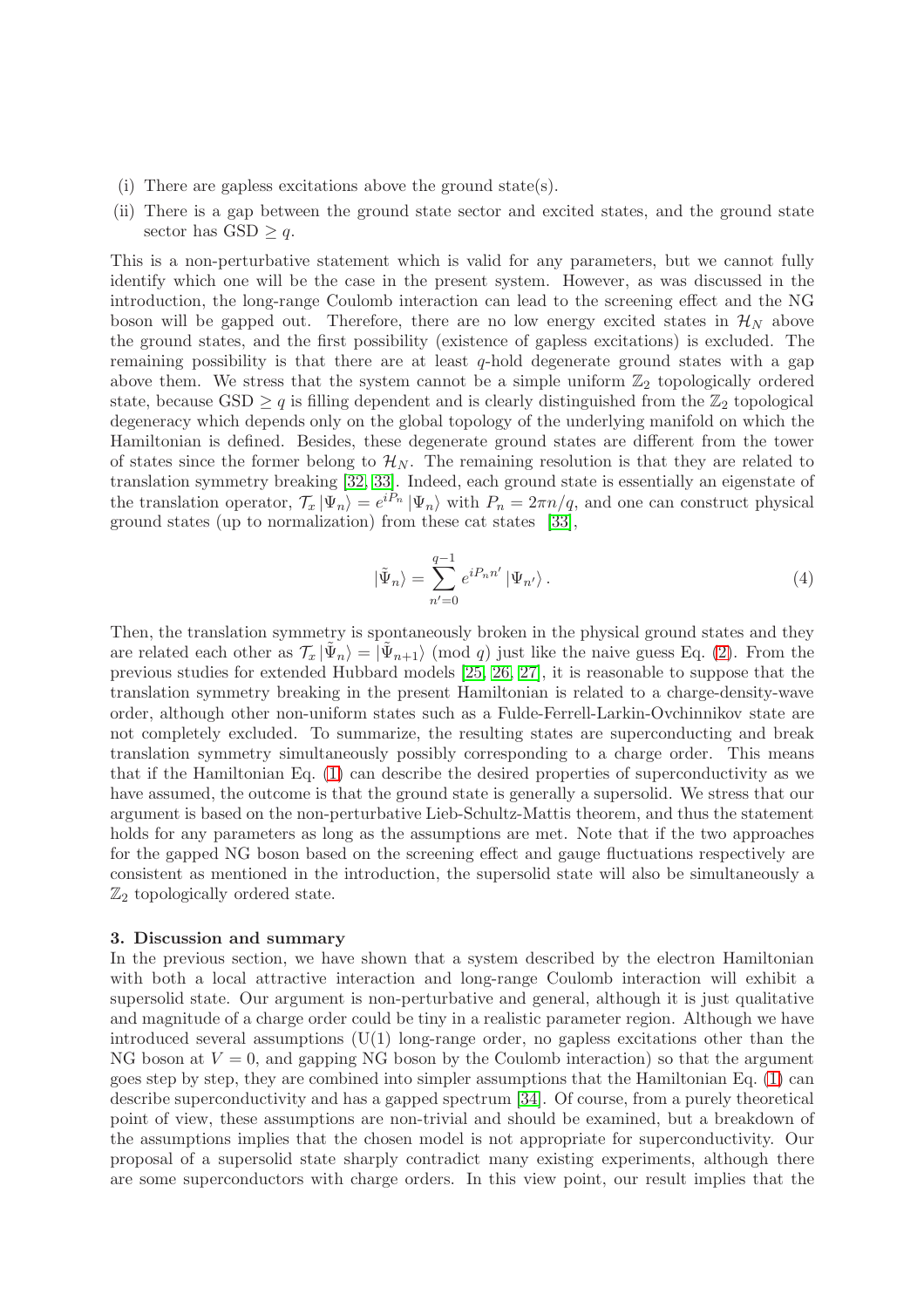simple model of superconductivity Eq. [\(1\)](#page-1-0) may not be a fully correct choice. One can add some other density-density type interactions for which the Lieb-Schultz-Mattis theorem is still applicable [\[14\]](#page-5-5), and also our statement would be perturbatively robust to more general shortrange interactions since the system is assumed to be gapped. In this way, the inconsistency between the proposed supersolid and experiments can impose some constraints on a reasonable choice of a theoretical model.

As mentioned in the introduction, superconductivity can be alternatively described by a gauged model such as the compact U(1) Higgs model corresponding to the Ginzburg-Landau theory. In this phenomenological model, a spatially uniform  $\mathbb{Z}_2$  topological ordered state is realized. Similarly, superconductivity in a gauged electron model coupled to a dynamical electromagnetic field is not characterized by a local order parameter [\[35,](#page-5-26) [36\]](#page-5-27). However, to our best knowledge, there is no theoretical study on a possible charge order in such a gauged electron system. One may naively expect that a uniform state is stable since the interactions are short ranged in the  $\mathbb{Z}_2$  ordered phase [\[11\]](#page-5-2), but a charge ordered state could be stable as well since it is gapped. Besides, there is another subtle issue for gauged models about compactness of the  $U(1)$  electromagnetic field. It is known that a non-compact  $U(1)$  Higgs model with a gauge fixing can show a long-range order of a bosonic condensation and the correlation function decays algebraically implying existence of an NG boson [\[37\]](#page-5-28). Although one would naively expect that this candidate NG boson is decoupled from the rest of the system and thus cannot be observed through local gauge invariant quantities, such excitations could contribute to thermodynamic quantities such as specific heat, which is inconsistent with experiments. Nevertheless, we believe that gauged models are promising models, since they necessarily include magnetic fields and coupling to charge currents. Especially in compact gauge theories, gapping photons (Meissner effect) and gapping NG bosons occur at the same time once a coupling between gauge and matter fields is introduced, in contrast to a pure electron model with Coulomb interaction where these two phenomena take place separately. This is consistent with the conventional Ginzburg-Landau description of superconductivity which well explains experiments [\[38\]](#page-5-29). Therefore, we expect that superconductivity can be better described by a gauged model.

The problem discussed in the present study is a highly subtle issue, and indeed the two theoretical approaches for the absence of the NG boson have been thought basically equivalent. The key is a coupling to the  $U(1)$  gauge field, which is to some extent common for both approaches. However, as discussed above, there is no gauge degrees of freedom and no magnetic field in a Coulomb interacting model which takes only an electric field into account (in this sense the model is non-gauged), while dynamical electromagnetic fields are fully coupled to electrons in a gauged model. This may bring a clearer difference in their outcomes than the charge order proposed in the present study. Our crude discussion is just a single step, and further investigation will be necessarily for this subtle but fundamental problem.

#### Acknowledgments

We are grateful to Y. Yao, M. Oshikawa, and A. Koga for valuable discussions. This work was supported by JSPS KAKENHI Grant No. JP17K14333.

#### <span id="page-4-0"></span>References

- <span id="page-4-1"></span>[1] Anderson P W 1958 *Phys. Rev.* 110(4) 827–835
- <span id="page-4-2"></span>[2] Anderson P W 1958 *Phys. Rev.* 112(6) 1900–1916
- <span id="page-4-3"></span>[3] Rickayzen G 1959 *Phys. Rev.* 115(4) 795–808
- <span id="page-4-4"></span>[4] Nambu Y 1960 *Phys. Rev.* 117(3) 648–663
- <span id="page-4-5"></span>[5] Wagner H 1966 *Z. Physik* 195 273–299
- <span id="page-4-6"></span>[6] Schrieffer J R 1971 *Theory of Superconductivity* (Westview Press)
- <span id="page-4-7"></span>[7] Osterwalder K and Seiler E 1978 *Annals of Physics* 110 440–471 ISSN 0003-4916
- [8] Fradkin E and Shenker S H 1979 *Phys. Rev. D* 19(12) 3682–3697